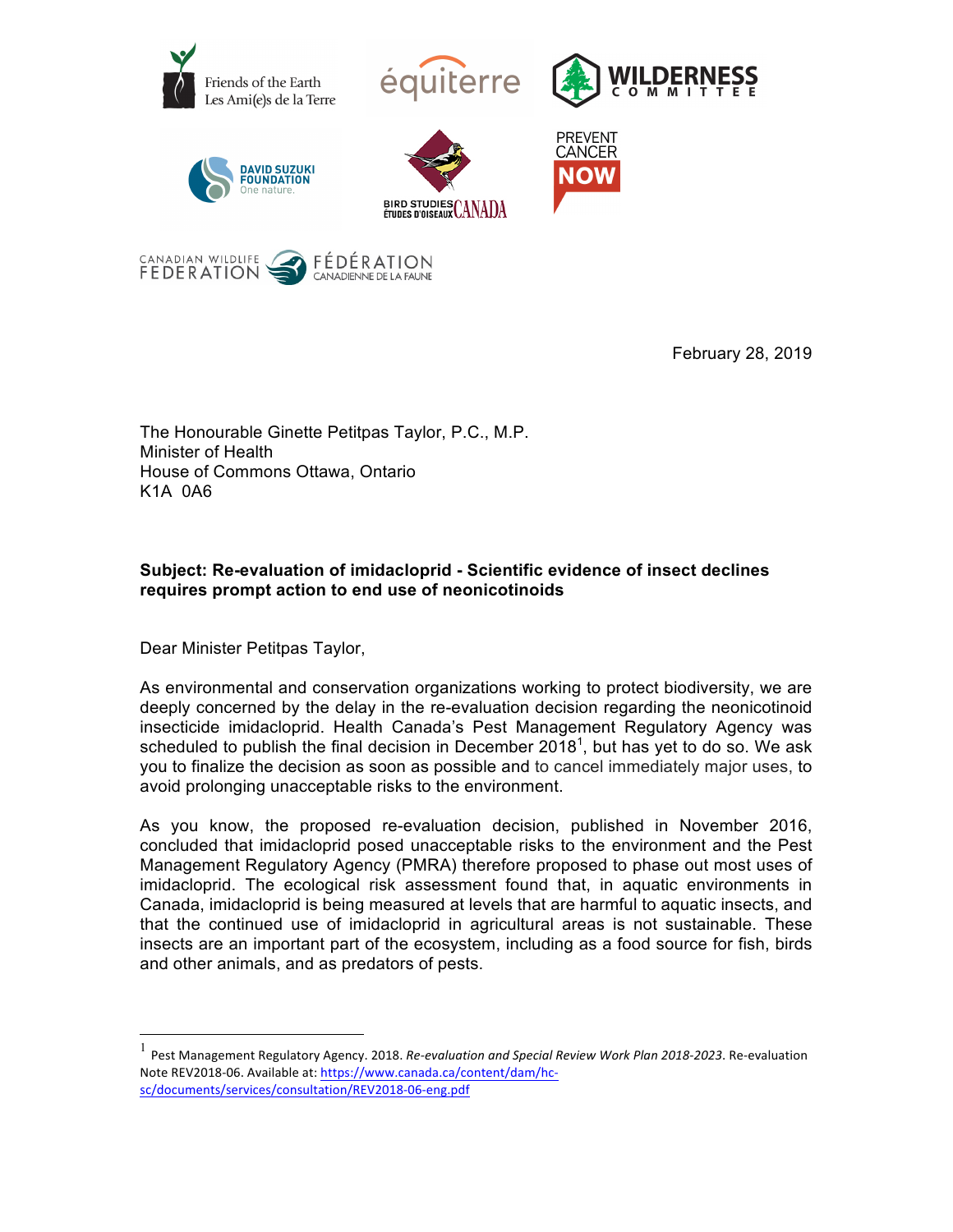Yet more than two years later, the Government of Canada has yet to take any meaningful action to curb the use of imidacloprid as well as other neonicotinoids, which is expected to result in similar effects should use of substitute systemic insecticides increase. The ongoing delay prolongs the identified risks to the environment unjustifiably.

This issue requires urgent action. Global insect biodiversity is in precipitous decline. A comprehensive international review published in 2019, in the journal Biological Conservation<sup>2</sup> reveals that dramatic rates of decline in both terrestrial and aquatic insect species may lead to the extinction of more than 40% of the world's insect species over the next few decades, and one third becoming endangered. These findings are very alarming given that insects are essential for the functioning of all ecosystems, as food for other creatures, pollinators, predators of undesired "pest" species, and recyclers of nutrients. The study identifies agricultural pesticides as a contributing factor. Pollinators are responsible for many colourful fruits and vegetables<sup>3</sup>, that are central to a nutritious diet and to public health.

We are aware that Health Canada's scientifically-based proposal to phase out imidacloprid and other neonicotinoids elicited significant opposition from the manufacturers and marketers of these chemicals and agricultural stakeholders. Industry influence must not be allowed to interfere with the final decisions or further delay action necessary to protect the environment.

Leading jurisdictions have recognized the urgency of this issue and taken decisive action. In France a ban on the use of neonicotinoids entered into effect in September 2018. Europe followed suit with a ban entering into effect in December 2018. We see no valid reason why Canada should continue to stall.

This is an issue of great concern to people in Canada. Close to half a million people in Canada have signed petitions and letters to Health Canada and the PMRA in support of a timely ban on neonicotinoids, since 2013.

The protracted delay in Canada's response to neonicotinoids will cause unnecessary environmental harm in Canada and also raises serious questions about the credibility and effectiveness of the government's pesticide assessment and decision-making process. We therefore request that you instruct the PMRA to finalize the imidacloprid re-evaluation decision without further delay, in early 2019, and proceed to cancel major uses, as proposed.

Sincerely yours,

 $^2$  Sánchez-Bayoa, F and Wyckhuys, K.A.G. 2019. Worldwide decline of the entomofauna: A review of its drivers. Biological Conservation, Volume 232, April 2019, Pages 8-27. Available at: https://www.sciencedirect.com/science/article/pii/S0006320718313636

 $\frac{3}{3}$  Food and Agriculture Organization. Pollinators vital to our food supply under threat. Available at: http://www.fao.org/news/story/en/item/384726/icode/